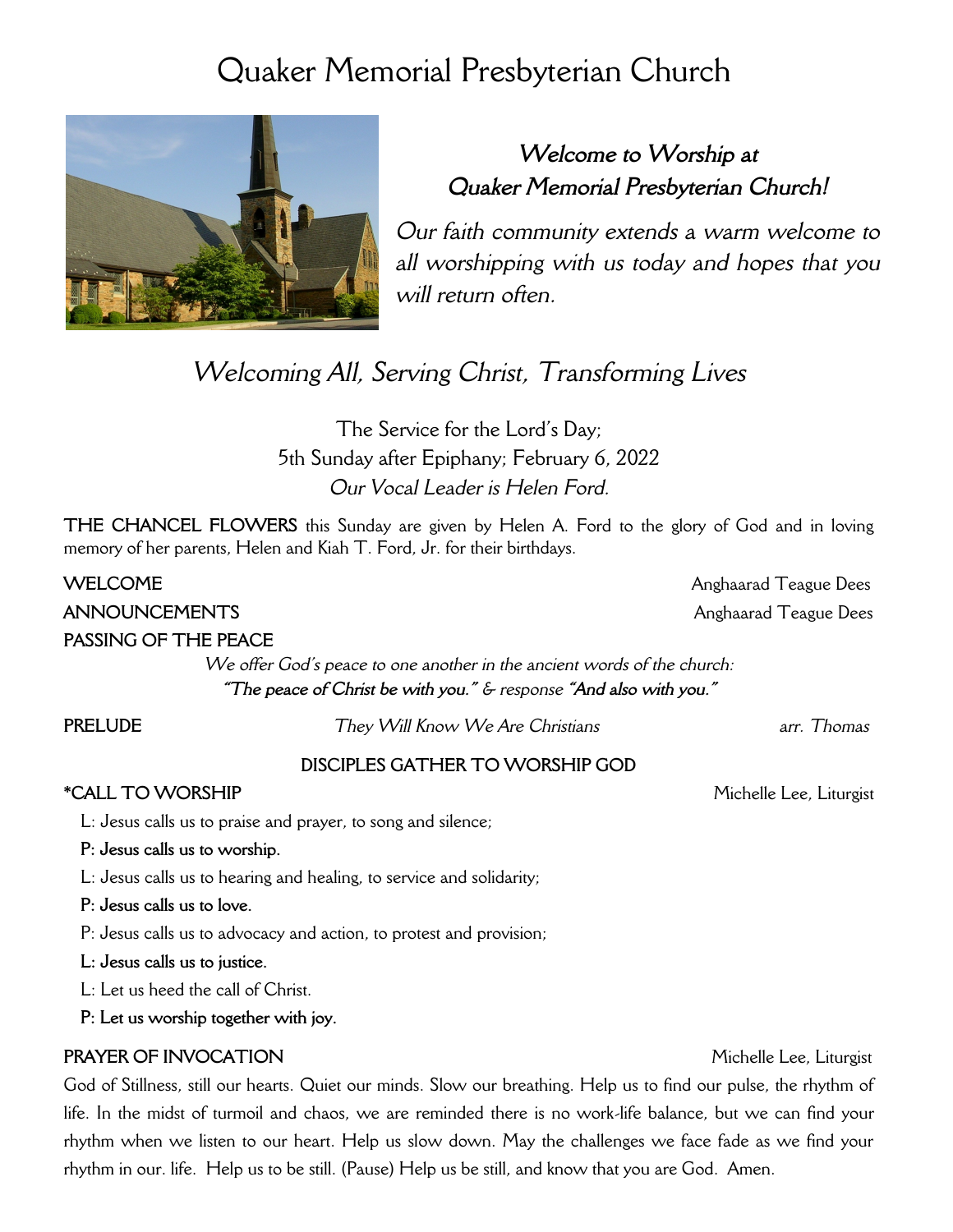## **\*HYMN #720** *Jesus Calls Us*

**1** Jesus calls us: o'er the tumult of our life's wild, restless sea; day by day his sweet voice soundeth saying, "Christian, follow me."

**2** Jesus calls us from the worship of the vain world's golden store, from each idol that would keep us, saying, "Christian, love me more."

**3** In our joys and in our sorrows, days of toil and hours of ease, still he calls, in cares and pleasures, "Christian, love me more than these."

**4** Jesus calls us: by thy mercies, Savior, may we hear thy call, give our hearts to thy obedience, serve and love thee best of all.

## **\*CALL TO CONFESSION** Michelle Lee, Liturgist

When we offer God our confession, we join the beautiful work of reconciliation, which begins with our reconciling with God. Trusting in our Partner in grace, let us make our confession as we pray together...

## **\*PRAYER OF CONFESSION** Michelle Lee, Liturgist

**God of past, present and future...you sent us prophets through the years to speak the truth to us, but we have conveniently ignored what we didn't want to hear. We confess that we have fallen short. We have deceived ourselves into the ways of this world that make us believe worldly success and wealth is a sign of blessing while we continue to live in sinful ways. Call us into accountability, O God, so that we might be forgiven. Call upon us to listen, O God, to repent, and to change our ways. In the name of Christ, the one who laid down his life for us, we pray. Amen.** *(Please take a moment of silence for personal confession and reflection.)*

## **\*ASSURANCE OF PARDON** Michelle Lee, Liturgist

The deep, deep love of Jesus for us never ends. Remember God's grace is abundant. Love one another as God has loved you, and it will go well with you. **Amen.**

## **\*CHORAL RESPONSE Hymn #582 Glory to God, Whose Goodness Shines on Me**

| Glory to God, whose goodness shines on me,                 | World without end, without end. Amen.                      |
|------------------------------------------------------------|------------------------------------------------------------|
| And to the Son, whose grace has pardoned me,               | World without end, without end. Amen.                      |
| And to the Spirit, whose love has set me free.             | World without end, without end. Amen.                      |
| As it was in the beginning, is now and ever shall be. Amen | As it was in the beginning, is now and ever shall be. Amen |

## **CHILDREN'S MESSAGE** Anghaarad Teague Dees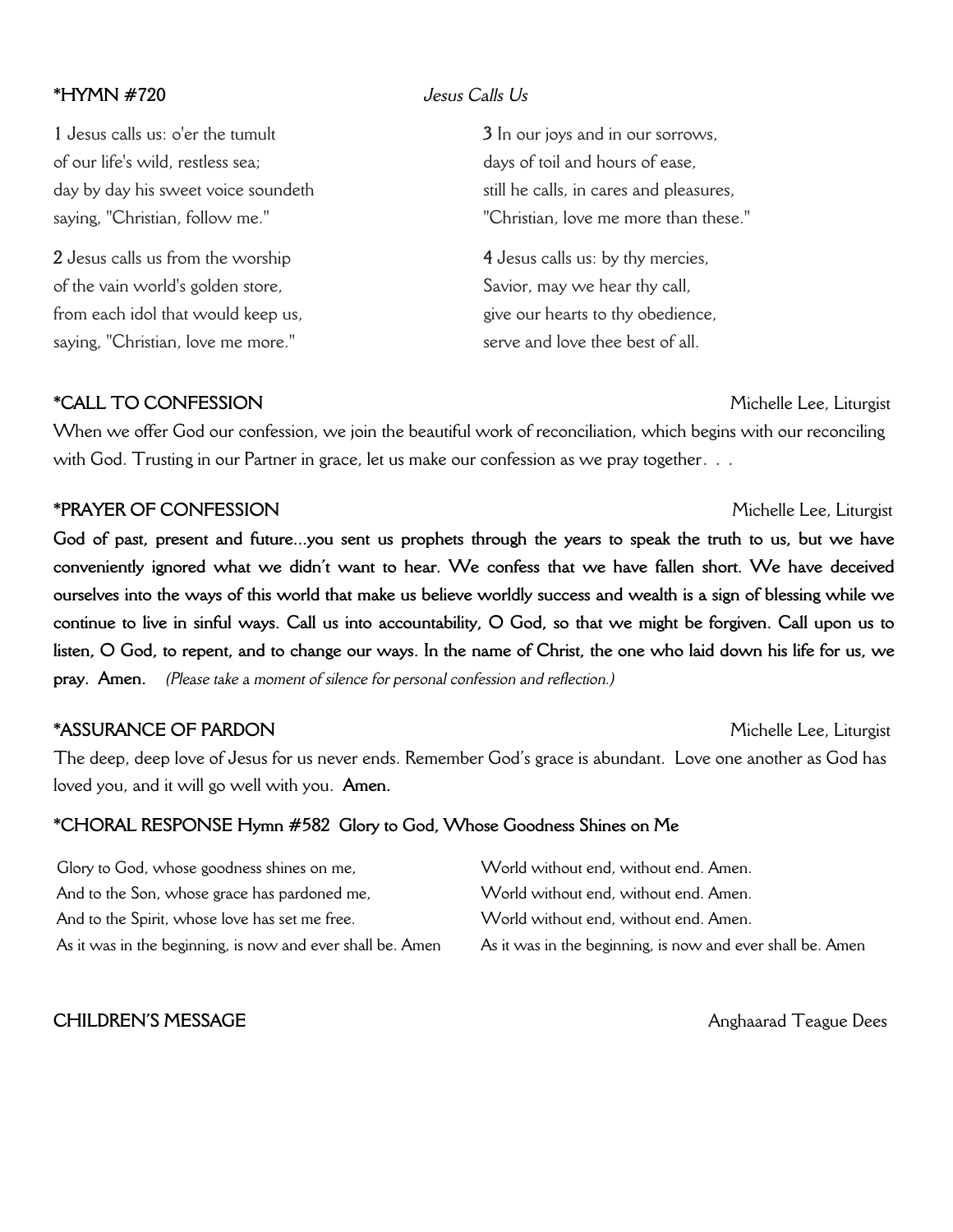### **DISCIPLES LISTEN TO THE WORD OF GOD**

### **SCRIPTURE READING:** Isaiah 6:1-13 Michelle Lee, Lector

In the year that King Uzziah died, I saw the Lord sitting on a throne, high and lofty; and the hem of his robe filled the temple. Seraphs were in attendance above him; each had six wings: with two they covered their faces, and with two they covered their feet, and with two they flew. And one called to another and said: 'Holy, holy, holy is the LORD of hosts; the whole earth is full of his glory.' The pivots on the thresholds shook at the voices of those who called, and the house filled with smoke. And I said: 'Woe is me! I am lost, for I am a man of unclean lips, and I live among a people of unclean lips; yet my eyes have seen the King, the LORD of hosts!' Then one of the seraphs flew to me, holding a live coal that had been taken from the altar with a pair of tongs. The seraph touched my mouth with it and said: 'Now that this has touched your lips, your guilt has departed and your sin is blotted out.' Then I heard the voice of the Lord saying, 'Whom shall I send, and who will go for us?' And I said, 'Here am I; send me!' And he said, 'Go and say to this people: "Keep listening, but do not comprehend; keep looking, but do not understand." Make the mind of this people dull, and stop their ears, and shut their eyes, so that they may not look with their eyes, and listen with their ears, and comprehend with their minds, and turn and be healed.' Then I said, 'How long, O Lord?' And he said: 'Until cities lie waste without inhabitant, and houses without people, and the land is utterly desolate; until the LORD sends everyone far away, and vast is the emptiness in the midst of the land. Even if a tenth part remains in it, it will be burned again, like a terebinth or an oak whose stump remains standing when it is felled.' The holy seed is its stump.

### **ANTHEM** *On Eagles' Wings* Joncas

## *Sung by Helen Ford in memory of her brother Dr. Charles Ford who recently passed away.*

**SCRIPTURE READING Luke** 5:1-11 **Anghaarad Teague Dees** 

Once while Jesus was standing beside the lake of Gennesaret, and the crowd was pressing in on him to hear the word of God, he saw two boats there at the shore of the lake; the fishermen had gone out of them and were washing their nets. He got into one of the boats, the one belonging to Simon, and asked him to put out a little way from the shore. Then he sat down and taught the crowds from the boat. When he had finished speaking, he said to Simon, 'Put out into the deep water and let down your nets for a catch.' Simon answered, 'Master, we have worked all night long but have caught nothing. Yet if you say so, I will let down the nets.' When they had done this, they caught so many fish that their nets were beginning to break. So they signaled to their partners in the other boat to come and help them. And they came and filled both boats, so that they began to sink. But when Simon Peter saw it, he fell down at Jesus' knees, saying, 'Go away from me, Lord, for I am a sinful man!' For he and all who were with him were amazed at the catch of fish that they had taken; and so also were James and John, sons of Zebedee, who were partners with Simon. Then Jesus said to Simon, 'Do not be afraid; from now on you will be catching people.' When they had brought their boats to shore, they left everything and followed him.

## **SERMON** Rise & Follow Me Anghaarad Teague Dees

**AFFIRMATION OF FAITH** The Apostles' Creed Hymnal, page 35

I believe in God, the Father almighty, Maker of heaven and earth,

and in Jesus Christ his only Son, our Lord; who was conceived by the Holy Ghost,

born of the Virgin Mary, suffered under Pontius Pilate, was crucified, dead, and buried; he descended into hell;

the third day he rose again from the dead; he ascended into heaven,

and sitteth on the right hand of God the Father Almighty;

from thence he shall come to judge the quick and the dead.

I believe in the Holy Ghost; the holy catholic church;

the communion of saints; the forgiveness of sins;

the resurrection of the body; and the life everlasting. Amen.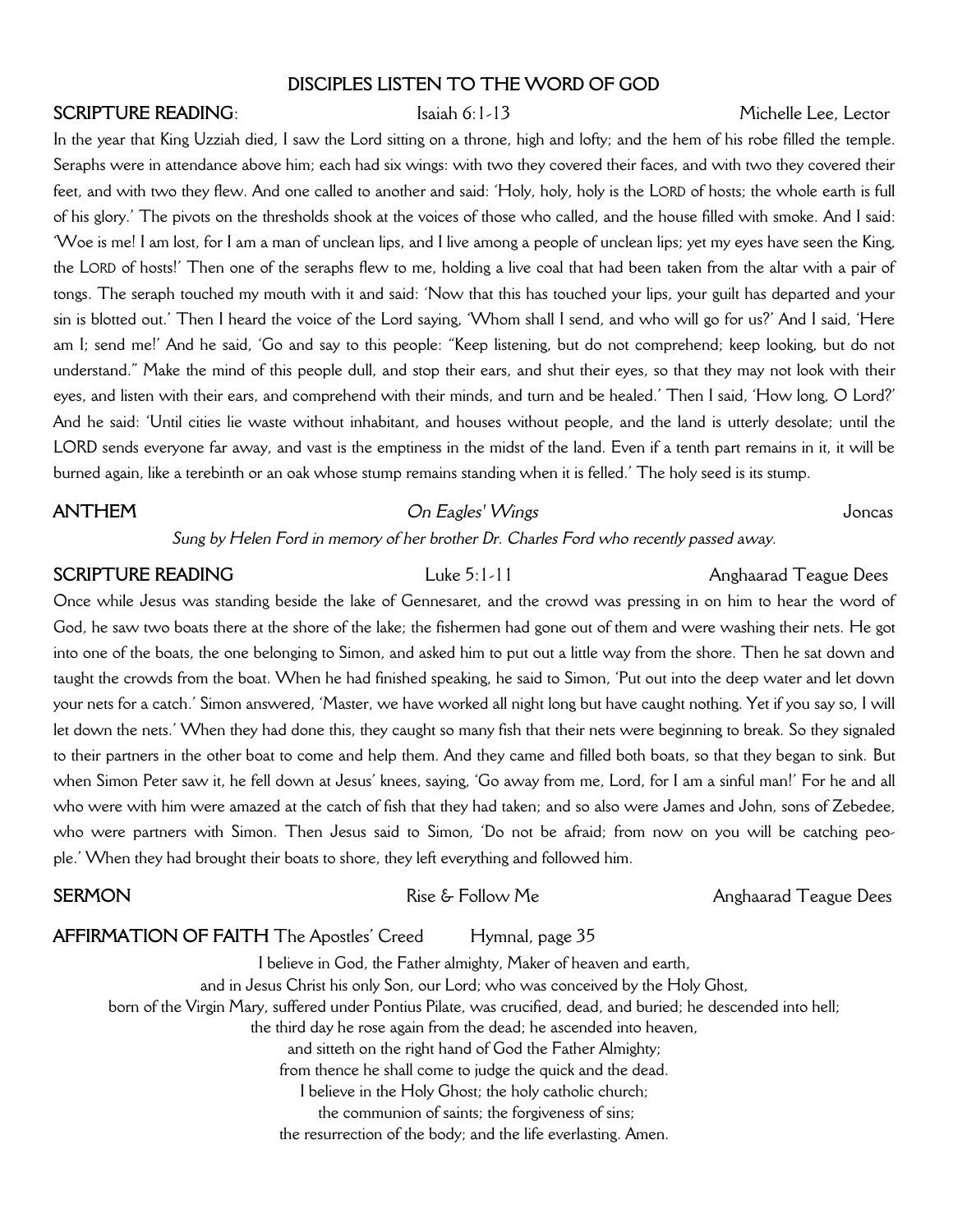**1** You walk along our shoreline where land meets unknown sea. We spread your net of gospel across the water's face, We hear your voice of power, "Now come and follow me. And if you still will follow through storm and wave and shoal Then I will make you fishers but of the human soul"

**2** You call us, Christ, to gather the people of the earth. We can not fish for only those lives we think have worth. Our boat a common shelter for all found by your grace.

**3** We cast our net, O Jesus; we cry the kingdom's name We work for love and justice; we learn to hope through pain. You call us, Lord to gather God's daughters and God's sons, To let your judgment heal us so that all may be one.

## SACRAMENT OF HOLY COMMUNION

## INVITATION TO THE TABLE GREAT PRAYER OF THANKSGIVING THE LORD'S PRAYER

Our Father, who art in heaven, hallowed be thy name, Thy kingdom come, thy will be done, on earth as it is in heaven. Give us this day our daily bread; and forgive us our debts, As we forgive our debtors; and lead us not into temptation. But deliver us from evil. For thine is the kingdom, and the power, and the glory, forever. Amen.

BREAKING OF BREAD & SHARING OF THE CUP PRAYER AFTER ALL ARE SERVED

## \**PRAYER OF DEDICATION**

**We give in grateful thanksgiving for all that God has given us. In the upside down world of the gospel, we measure our wealth not by what we have, but what we can give away. Let us give away generously, in this offering, To bless your church, your people, your creation. Amen.**

## **\*HYMN #305** *Come Sing, O Church, in Joy!*

| 1 Come sing O church in joy                                     | Empowering us to catch the vision           |
|-----------------------------------------------------------------|---------------------------------------------|
| Come join O church in song                                      | Dream the dream                             |
| For Christ the Lord has led us                                  | 3 Let courage be our friend                 |
| Through the ages long                                           | Let wisdom be our guide<br>As we in mission |
| Chorus 1                                                        |                                             |
| In bold accord                                                  | Magnify the Crucified                       |
| Come celebrate the journey now                                  |                                             |
| And praise the Lord                                             | <b>4</b> Come sing O church in joy          |
|                                                                 | Come join O church in song                  |
| 2 Long years have come and gone<br>And still God reigns supreme | For Christ the Lord has triumphed           |
|                                                                 | Over the ages long                          |

**BENEDICTION** Anghaarad Teague Dees

**POSTLUDE** *Come, We That Love the Lord* arr. Mansfield